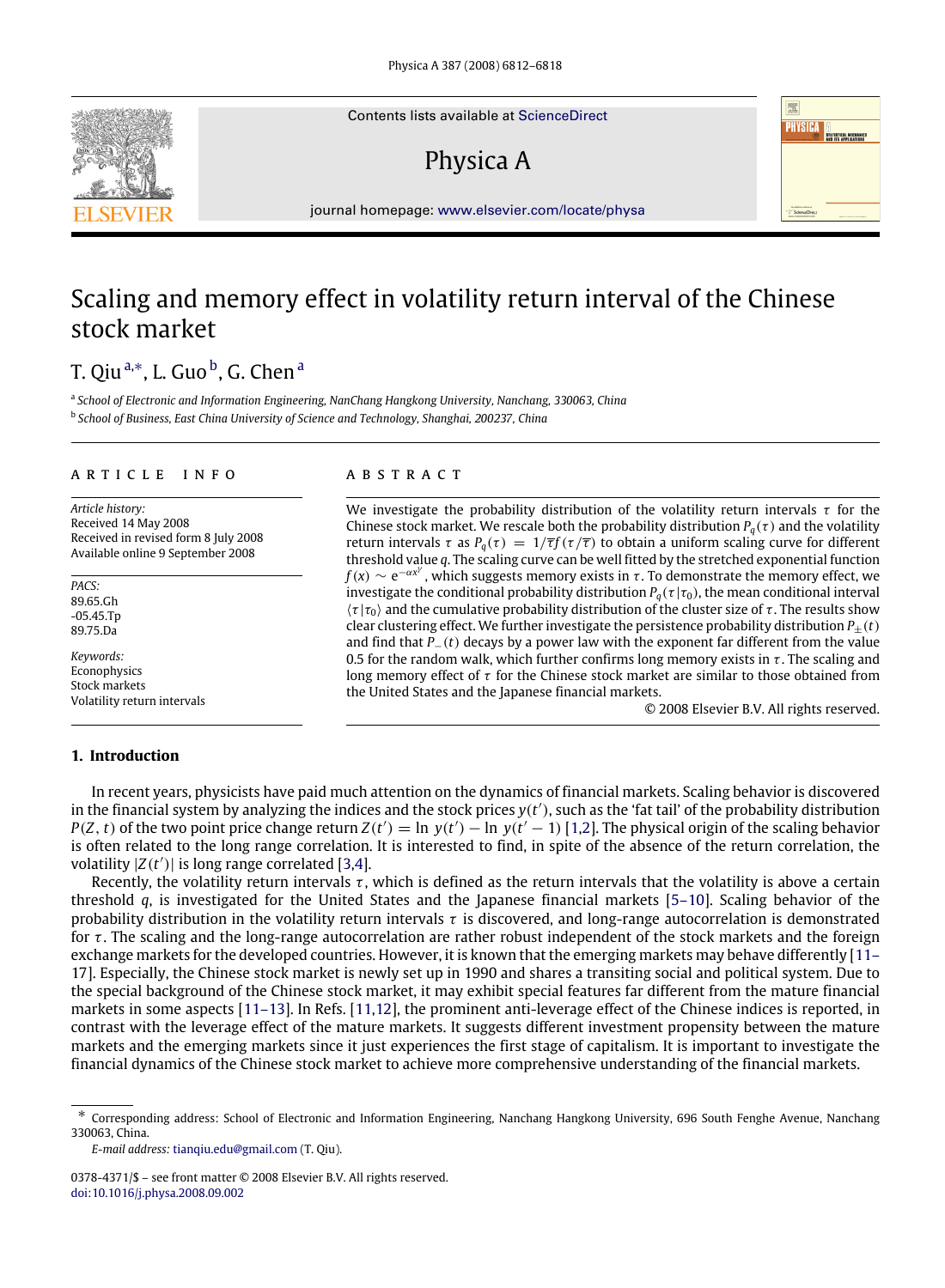In this paper, to broaden the understanding of the scaling and memory effect of the volatility return intervals  $\tau$  for the emerging markets, we investigate the probability distribution and the memory effect of  $\tau$  for the Chinese stock market. In the next section, we present the data set we analyzed. In Section [3,](#page-1-0) we show the way to remove the intraday pattern. In Section [4,](#page-1-1) we show the probability distribution of  $\tau$ . In Section [5,](#page--1-7) we investigate the clustering phenomena by analyzing the conditional probability distribution  $P_q(\tau | \tau_0)$ , the mean conditional interval  $\langle \tau | \tau_0 \rangle$  and the cumulative distribution of the cluster size of  $\tau$ . In Section [6,](#page--1-8) we investigate the persistence probability distribution  $P_{\pm}(t)$ . Finally comes the conclusion.

### **2. Data analyzed**

The data we analyzed is based on the trade-by-trade data from the stocks of the Shanghai Stock Exchange market (SHSE) and the Shenzhen Stock Exchange market (SZSE). The SHSE was established on November 26, 1990 and put into operation on December 19, 1990. Shortly after, the SZSE was established on December 1, 1990 and put into operation on July 3, 1991. Most A-shares and B-shares are traded in the SHSE and SZSE. The A-shares are common stocks issued by mainland Chinese companies, subscribed and traded in Chinese RenMinBi (RMB), listed in mainland Chinese stock exchanges, bought and sold by Chinese nationals. The A-share market was launched in 1990. The B-shares are issued by mainland Chinese companies traded in foreign currencies and listed in mainland Chinese stock exchanges. The B-share market was launched in 1992.

The Chinese stock market is an order-driven market and is based on the so called continuous double auction mechanism. In the trading day, there are 3 time periods. From 9:15 to 9:25 a.m., it is the opening call auction time, when the buy and sell orders are aggregated to match. From 9:25 to 9:30 a.m., it is the cool period, and then followed by the continuous double auction time. The time period for the continuous double auction is from 9:30 to 11:30 a.m. and from 13:00 to 15:00 p.m. More Information about the development process and the current trading mechanism can be found in Refs. [\[13](#page--1-9)[,18–20\]](#page--1-10). Here we analyze 4 high liquid stocks, the Datang Telecom Corporation (the DTT stock), the Chinese Minsheng Banking Corporation (the CMB stock), the China Petrochemical Corporation (the CPC stock) and the Shanghai Lujiazui Finance and Trade Zone Corporation (the SLFT stock), which were listed on the Shanghai Stock Exchange Market (SHSE). The data covers 3 whole year transactions from 2004 to 2006. The data size is about 800,000 on average.

#### <span id="page-1-0"></span>**3. The intraday pattern**

It is well known that there exists an intra-day pattern of the volatility for the high trading activity in the opening time. Such an intra-day pattern strongly affects the dynamic behavior, for example, there occurs a periodic structure in the analysis of the autocorrelation function [\[12\]](#page--1-6). Therefore, it is necessary to remove the the intraday pattern. Here we follow the way in Refs. [\[4](#page--1-3)[,12,](#page--1-6)[15\]](#page--1-11).

We segment the dataset of each trading day into 240 successive 1-min intervals. For a given stock, we define the intraday pattern as follows,

$$
A(t'_{\text{day}}) = \frac{1}{N} \sum_{j=1}^{N} |Z_j(t'_{\text{day}})|,\tag{1}
$$

where *j* runs over all the trading days *N*, and  $t'_{\text{day}}$  is the time in a trading day. We divide the volatility  $|Z(t'_{\text{day}})|$  with the intraday pattern to remove the daily trend,

$$
Z'(t') = |Z(t'_{\text{day}})| / A(t'_{\text{day}}). \tag{2}
$$

In order to compare different stocks, we define the normalized volatility  $g(t')$  by dividing  $Z'(t')$  with its standard deviation,

$$
g(t') = \frac{Z'(t')}{(\langle Z'(t')^2 \rangle - \langle Z'(t') \rangle^2)^{1/2}}.
$$
\n(3)

#### <span id="page-1-1"></span>**4. The probability distribution**

Here we define the volatility return intervals  $\tau(q)$  as the time intervals that volatility  $g(t')$  above a certain threshold q, where the sampling time interval for the volatility  $g(t')$  is 1 min. Therefore,  $\tau(q)$  depends on the threshold q. [Fig. 1](#page--1-12) shows the volatility return intervals for  $q = 0.50$ ,  $q = 1.00$  and  $q = 1.50$  in May 2004 of the DTT stock. The big value of q corresponds to the large volatility that rarely occurs in the financial markets. We investigate the probability distribution function (PDF) *P*<sub>*a*</sub>(τ)</sub> of the volatility return interval τ(*q*) with the threshold *q* = 0.75, 1.00, 1.25, 1.5, 1.75 and 2.0.

[Fig. 2](#page--1-13) (a) shows the PDF  $P_q(\tau)$  for the DTT stock and Fig. 2 (b) shows the PDF  $P_q(\tau)$  for the CMB stock. The six curves are for  $q = 0.75$ , 1.00, 1.25, 1.5, 1.75 and 2.0, respectively. The results show that the PDF  $P_q(\tau)$  for large q decays slower than that for small *q*. We rescale *P*<sub>*q*</sub>(τ) and τ as *P<sub><i>a*</sub>(τ) =  $1/\overline{\tau}f(\tau/\overline{\tau})$ , which is mentioned in Refs. [\[5–10\]](#page--1-4), to collapse the six curves with different threshold *q* onto a single curve, where  $\bar{\tau}$  is the average interval.

[Fig. 3](#page--1-14) (a) and (b) shows the scaled PDF  $P_q(\tau)\overline{\tau}$  as a function of the scaled volatility return intervals  $\tau/\overline{\tau}$  for the DTT stock and the CMB stock. [Fig. 3](#page--1-14) (c) shows the scaled PDF  $P_q(\tau)\overline{\tau}$  for the DTT stock, the CMB stock, the CPC stock, the SLFT stock and the Bird Telecom Co., Ltd (BDT) stock.